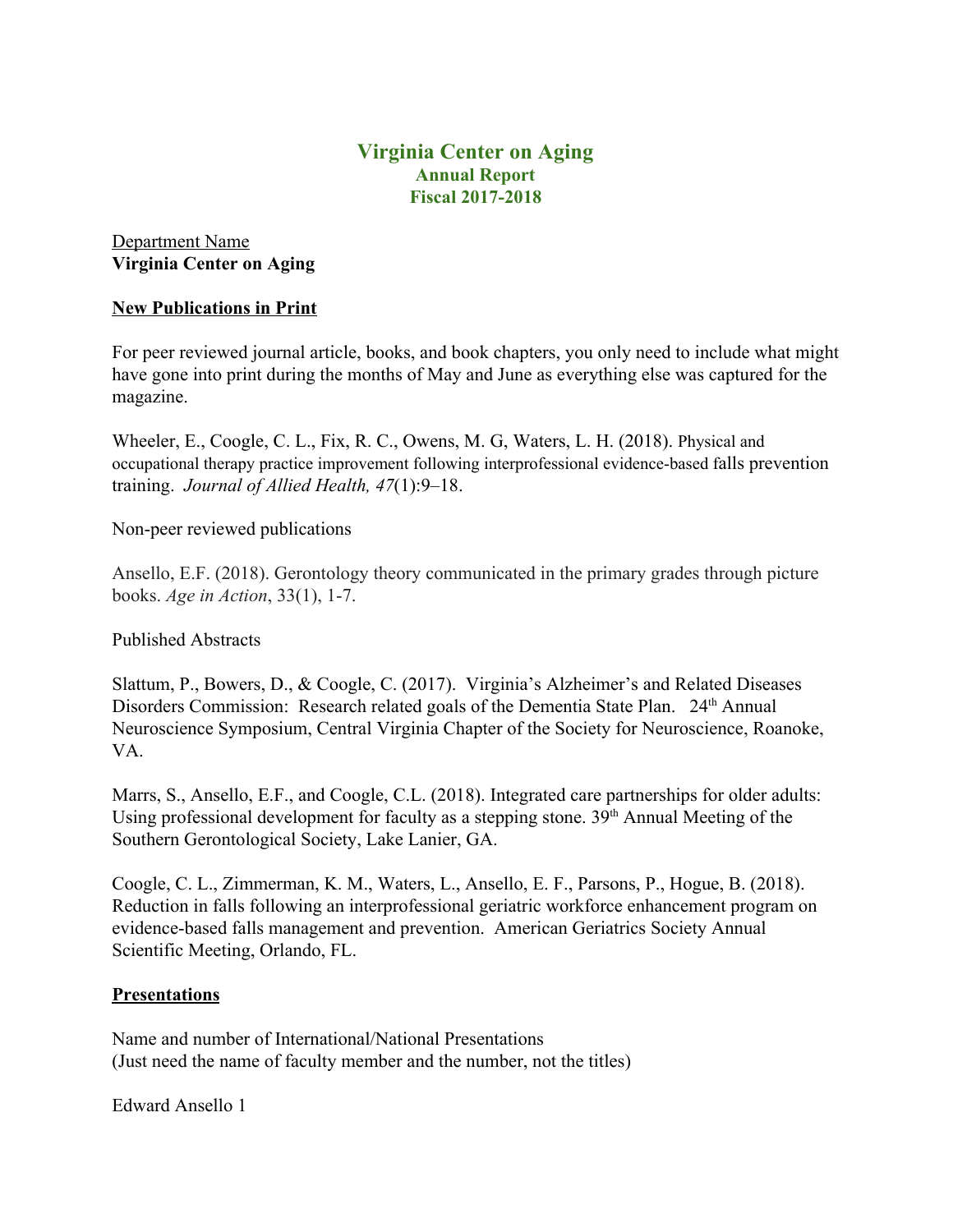Sarah Marrs, 3 Leland Waters 3

Name and number of Regional/State Presentations

Edward Ansello 5 Courtney O'Hara 12 Rachel Ramirez 8 Leland Waters 2 Ruth Anne Young 1

Posters

Name and number of posters

Ansello 2 Coogle 1 Marrs, 2 Leland Waters 2

## **Awards**

List national and international faculty awards only that were not included in the magazine submission None

### **Service**

Faculty names and numbers who serve on a national or international committee for the profession

Ansello 4 Coogle 3 O'Hara 2 Leland Waters 2

Faculty names and numbers who serve on a peer review journal editorial board or serve as reviewers for a journal Ansello 3 Coogle 4 Kupstas, 1 Marrs, 3 Leland Waters 2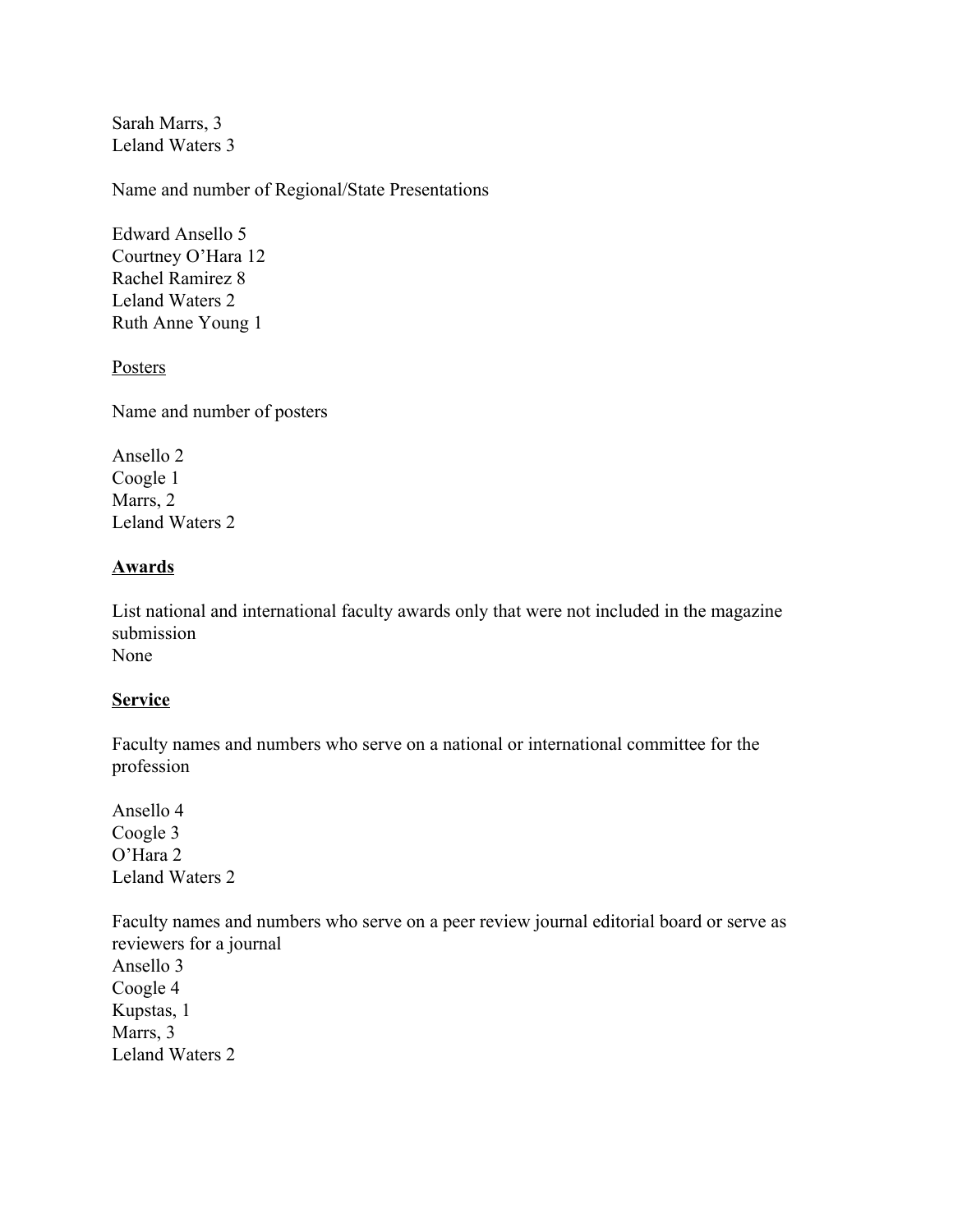## **Inter-professional Education**

Name of faculty members who have taught in an IPE course

Edward Ansello 2 Connie Coogle 1 Leland Waters 2

Name of faculty who have participated in an ICubed project or accepted proposal Edward Ansello Leland Waters

### **International Programs**

Name of international collaborations, etc. including number of faculty who are participating

Akdeniz University, Antalya, Turkey: Edward Ansello

#### **Student Success NA**

Student National Awards

Retention Rates

Graduation Rates

Employment Rates (within 9 months of graduation, if you have this)

### **Community Engagement**

Here is a list of what we have done in the past: Just indicate which if any of these you continue and add any new ones

*Healthcare Quest; Jump Rope to Stethoscope*; *Cosby High Acceleration Program;* and *Governor's School Summer Enrichment Program.* Community service activities include participation in *LEAP for the Visually Impaired, Greater Richmond Age Wave, Richmond Health and*

*Wellness/Dominion Place, St. Paul's Foot Clinic, REACH,* and *Special Olympics* as well as student participation in mission trips to Ghana, Dominican Republic, Honduras, and Peru

Ansello: Chair, Area Planning and Services Committee on Aging with Lifelong Disabilities (metro Richmond) Marrs: Design Team, Microlearning in Primary Care Project (Partnership with the Center for Excellence in Aging & Lifelong Health, Williansburg)

O'Hara: Central Virginia Task Force on Domestic Violence in Later Life